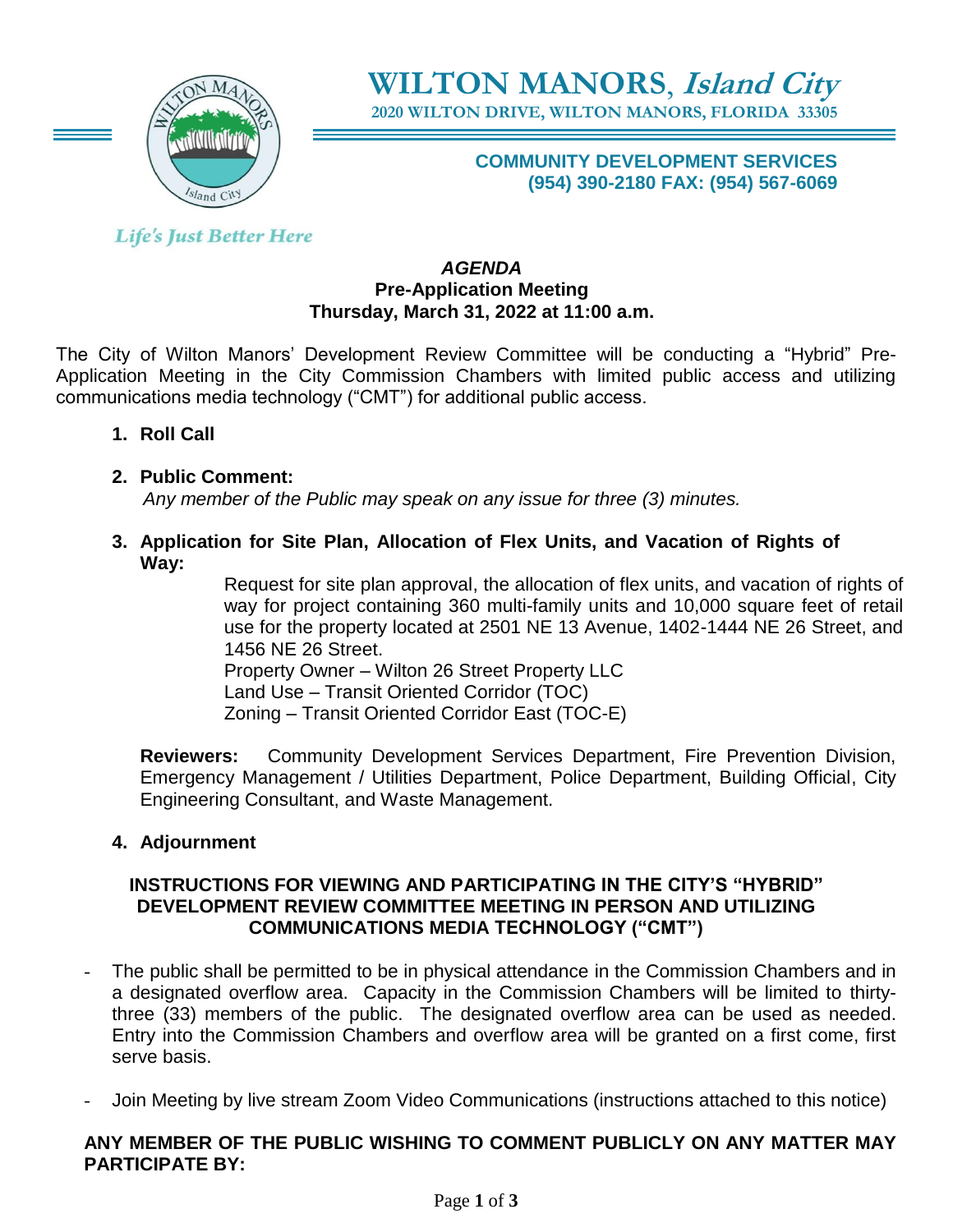- Submitting Public Comment in person: When an item is called each member of the public, in physical attendance at the meeting in the Commission Chamber or the overflow area, who wishes to speak, will be provided an opportunity to address the Development Review Committee for three (3) minutes or less.
- Submitting Public Comment via email: *PRIOR* to the start of the meeting, submit comments by email to [rmoore@wiltonmanors.com.](mailto:rmoore@wiltonmanors.com) Please include your name and address in the email. All comments submitted by email comment length shall be, if read orally, three (3) minutes or less. Public Comment received by **4pm the day before** the meeting will be read into the record by City Staff. All other comments submitted by email prior to the start of the meeting shall be made a part of the public record.
- Participating in Meeting via Zoom: Log-in to Zoom via browser, app or phone. During Public Comment portion of the agenda use Raise Hand feature to be called on. Raise Hand feature can be activated by selecting the icon. If you are on app on phone, icon is on the bottom of your screen. If you are on a tablet, icon is on the top right of your screen. If you are on a PC or laptop, icon is on the bottom of the screen. If you are calling in to the meeting, Dial \*9.
- Delivery of any documents for the Pre-Application Meeting relating to public comment can be sent to rmoor[e@wiltonmanors.com.](mailto:publiccomment@wiltonmanors.com) If received by **4pm the day before** the meeting, the document will be provided to the Development Review Committee and will be made a part of the permanent record. If received after 12 noon the documents will be provided to the Development Review Committee the next business day.
- If you do not have access, or need accommodations, please contact the Clerk's Office at (954) 390-2123.

This meeting is open to the public. In accordance with the Americans with Disabilities Act of 1990, all persons who are disabled and who need special accommodations to participate in this meeting because of that disability should contact the Office of the City Clerk, (954) 390-2123, not later than two days prior to such proceeding. All persons interested in the above meeting are invited to appear and be heard, subject to proper rules of conduct. Persons who cannot appear and be heard are encouraged to submit their written comments by **4pm the day before** the meeting. Written comments filed with the Community Development Services Director by **4pm the day before** meeting will be entered into the Record. If a person decides to appeal any decision made by the Development Review Committee with respect to any matter considered at such meeting, will need a record of the proceedings and, for such purpose, may need to ensure that a verbatim record of the proceedings is made, which record includes the testimony and evidence upon which the appeal is to be based.

If a member of the public wishes to review agenda items, requires additional information about the Pre-Application Meeting, or has any questions about how to submit public comment for the meeting, or how to access the meeting, please contact Community Development Services Director, Roberta Moore, at 2020 Wilton Drive, Wilton Manors, FL 33305, (954) 390-2180, or [rmoore@wiltonmanors.com.](mailto:rmoore@wiltonmanors.com)

## **CMT OPTIONS FOR VIEWING AND LISTENING TO THE MEETING:**

**Please click the link below to join the webinar: <https://wiltonmanors.zoom.us/j/96751698057>**